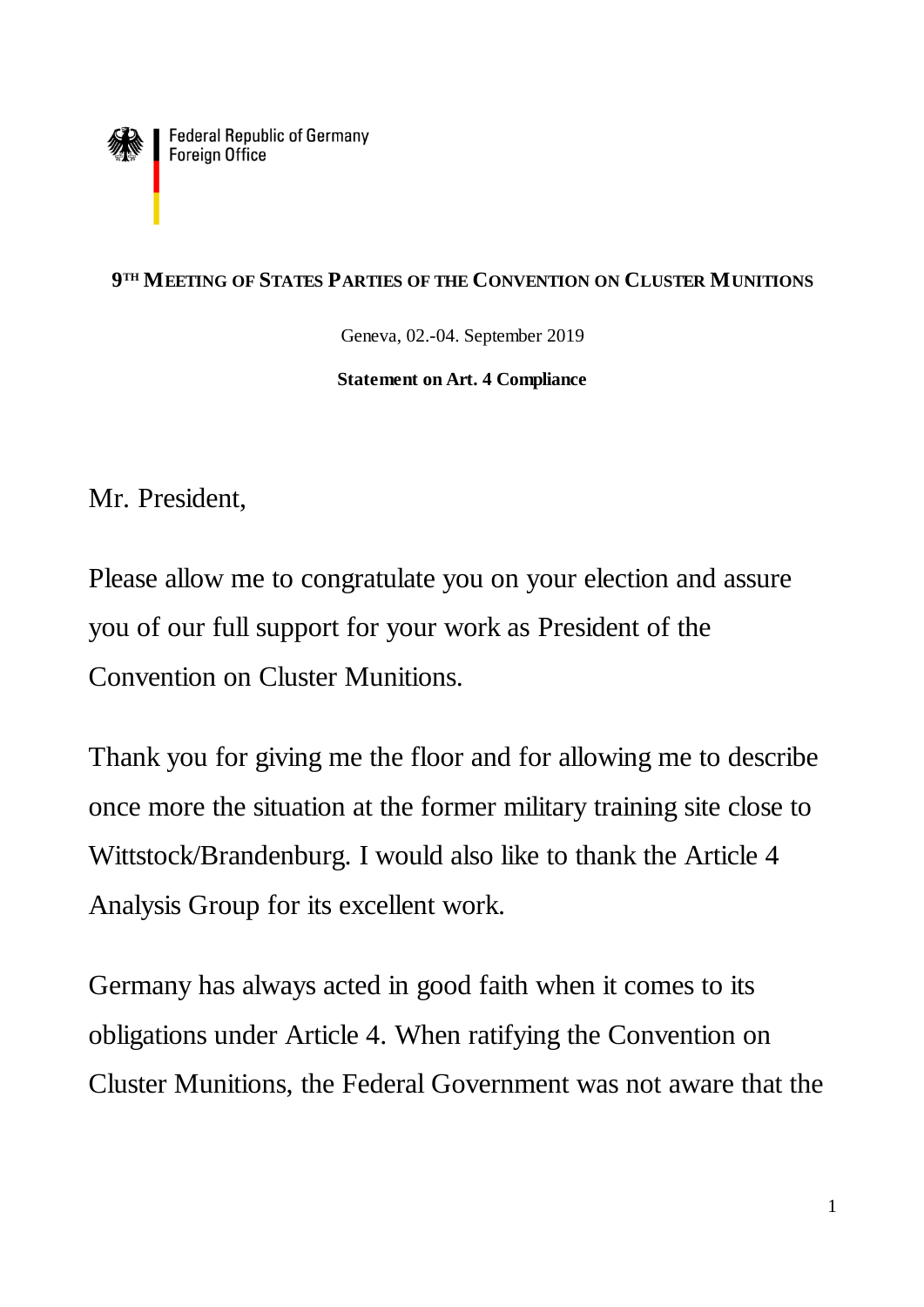above-mentioned former military training site was contaminated with cluster munitions.

The Site is about 12.000 hectares in size and was used as a military training facility from 1945 to 1993 both for air to ground targeting practices as well as ground operations.

Access to the site is limited to the owner, EOD operators and emergency services. The main entry points are barred and signs warn the public.

After thorough preparatory work on the site, including a survey and a fire protection system, the clearance work begun in March 2017.

The contaminated area on the site is estimated at 1100 hectares.

As of July this year we were able to clear about 213 hectares and found some 3300 cluster munition remnants.

Our article 4 deadline is coming up in 2020 and there are two main factors that led to our extension request:

Due to the vegetation on the site, there is the need for controlled burning in order to proceed with the clearance operation. Both